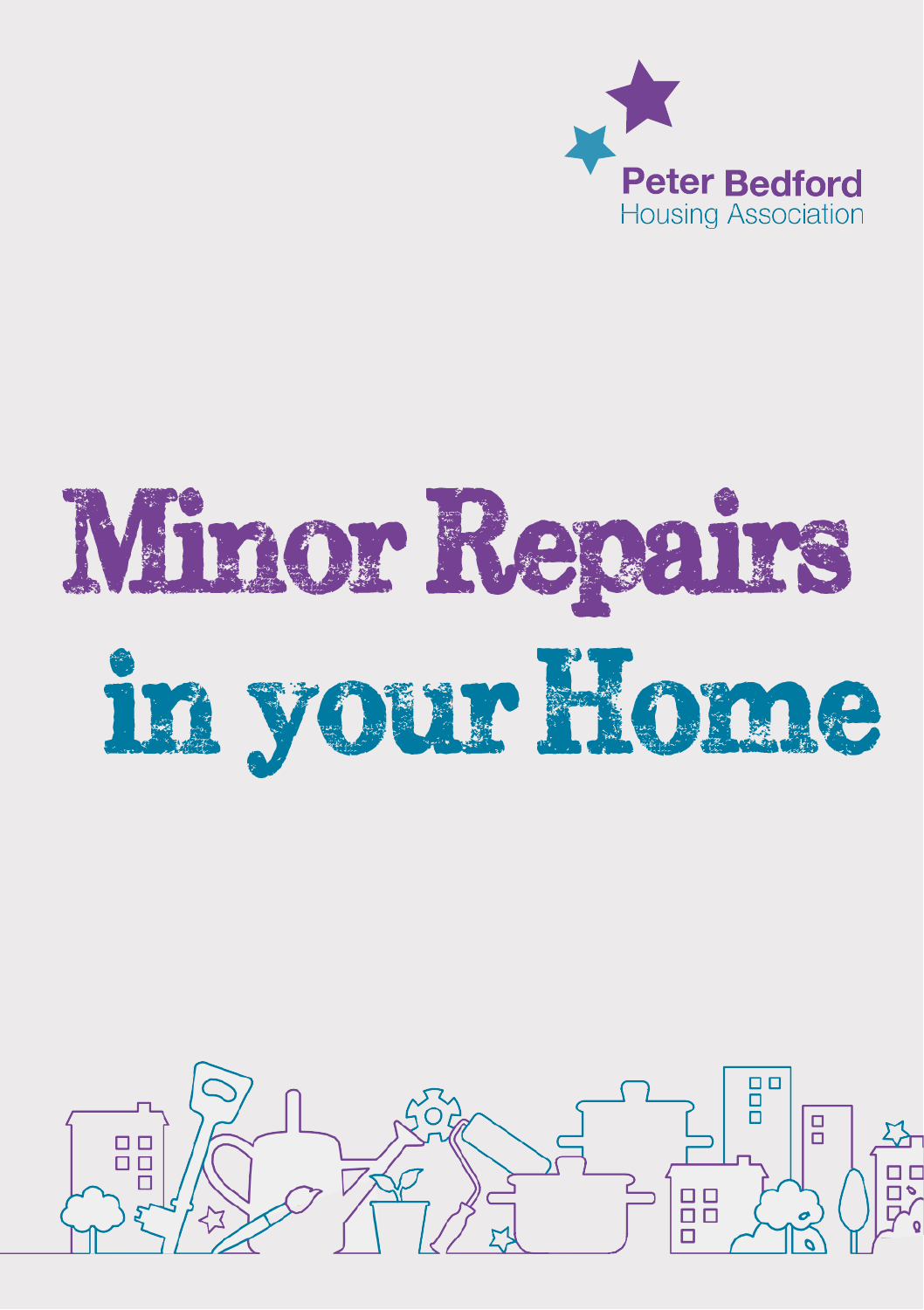### **Welcome to**



# **Your New Home!**

### We hope your time with Peter Bedford Housing Association is happy and productive.

*To help you feel comfortable in your home, it is important you take good care of it. Under your occupancy / tenancy agreement you have responsibilities for keeping your home in a decent condition.*

### Your responsibilities:

- Keep your home clean and tidy,
- Don't bring in furniture from outside,
- Look after your drains (Don't put fat, nappies, sanitary products etc. down toilets or sinks),
- Keep your flat ventilated so it does not develop mould & condensation,
- Keep your home tidy to avoid pests. You are responsible for dealing with ant infestations. Our **Property Services guide** details the Pest Control service we provide (we do charge for some of these services),
- Replace furniture/ fittings unless indicated by your occupancy agreement,
- Undertake minor repairs (we can provide an enhanced repairs service at a charge if you are unable to carry out minor repairs yourself),
- Keep your boiler on as per instruction,
- Keep your property insured with home contents insurance.

### **Minor Repairs**

#### **PBHA is responsible for carrying out some repairs in your home.**

The below list details the repairs you are responsible for as a tenant:

- Maintaining draught excluders to doors and windows (Not to be confused with intumescent strips and smoke seals which are part of a fire door),
- Maintaining external door furniture-hinges, weatherboard, letter plate, spy-hole, (the association may consider replacement of these items if the problem is caused by fair wear and tear),
- Replace lock changes due to lost keys.
- Maintaining garden gates and fencing (unless the defect is caused by fair wear and tear),washing clothes lines / poles & garden paths,
- Maintaining doors and shelves to cupboards supplied by the Association,
- Oiling internal door locks,
- Oiling door and window hinges,
- Changing like for like fuses on items we have supplied,
- Changing batteries for doorbells,
- Cleaning cooker hob and oven where exceptionally dirty,
- Cleaning extractor fans for kitchen, bathroom and kitchen cooker hood,
- Changing cooker hood filters,
- Bleeding radiators,
- Cleaning windows (this would need to be exceptional),
- Repair/replacement of internal door ironmongery,
- Repair/replacement of kitchen and bathroom vinyl flooring (unless the problem is due to fair wear and tear),
- Repair/replacement of window curtain and rails (if already installed in property),
- Replacing light bulbs (except in common parts),
- Replacing toilet seats, toilet roll holders and towel rails or rings,
- Replacing plugs for sinks, wash basins and baths,
- Replacing shower hoses and shower heads,
- Removing blockages to your sink, washing machine, toilet, wash basin, shower tray or bath (if not caused by installation),
- Repairing minor cracks to plaster,
- Fitting extra mastered locks and cupboard locks,
- Fitting doorbells, fitting locks and bolts to garden gates,
- Repairing any improvements you make to your home,
- Getting rid of unwanted household goods and storage in property and common parts, such as furniture, fridges and washing machines, which belong to you.

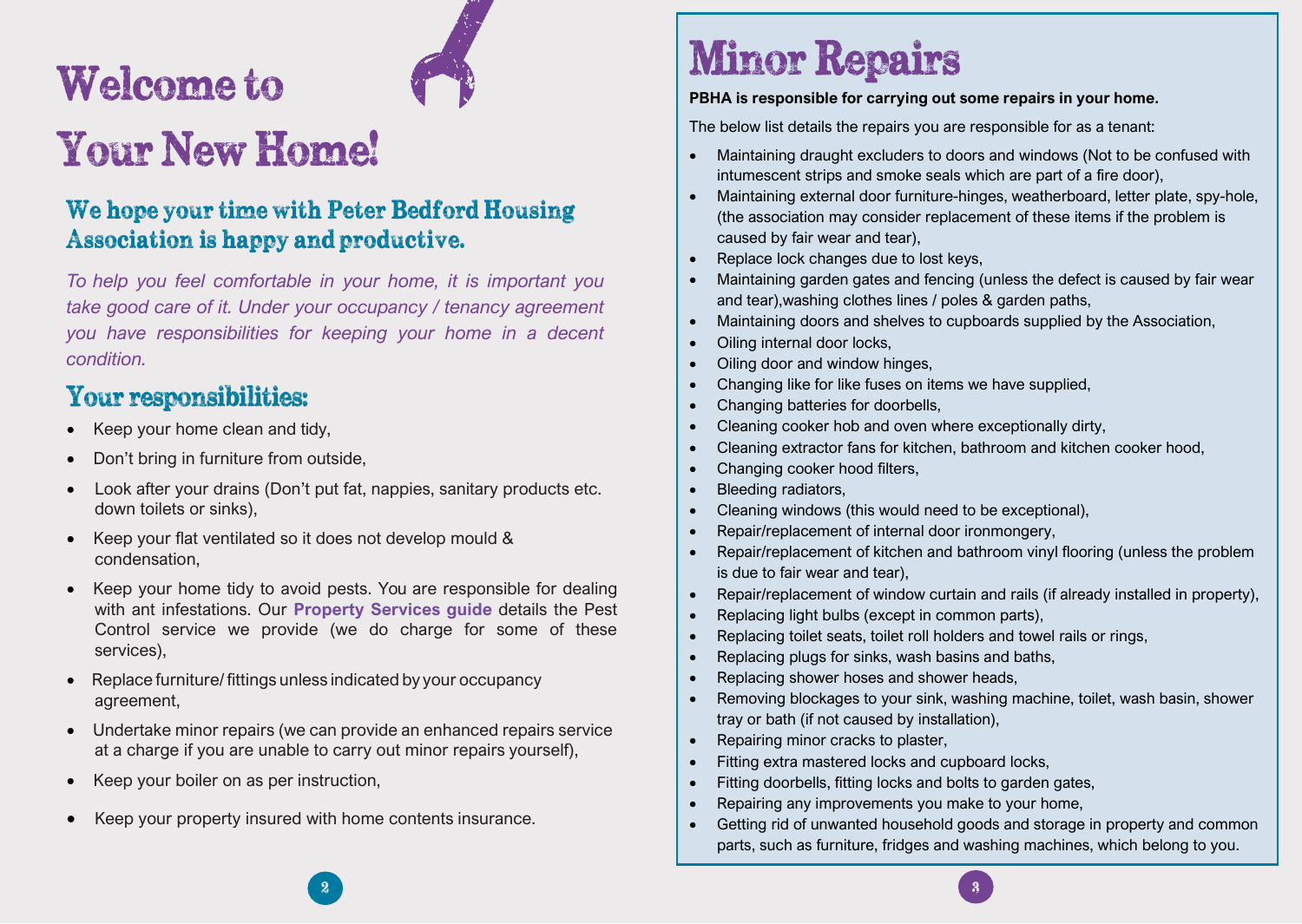## **Tenant Damage**

- Replacement of fixtures or fittings arising from misuse or vandalism,
- Damage caused by break ins by tenants,
- Repairing any part of property structure, including doors and windows if damaged as part of police entry,
- Vandalised window and/or door if caused by tenant or associate (Tenant to provide CAD if claiming break in),
- Reinstatement of electricity supplies due to circuit overloading or faulty tenant own appliances,
- Damaged caused by tenant not taking due care of property e.g. fire or flood damage caused deliberately or by omission,
- Decorating the inside of the property (exceptional more likely to be tenant damage if needing to carry out of cycle),
- Garden clearance due to serious tenant neglect,
- Pest control treatment due to tenant neglect,
- Missed appointments.

### Options for completing minor repairs:

- PBHA Minor Repairs service: We may carry out these repairs and recharge you via your service charge,
- Get in touch with the PBHA Property team: We can advise you on alternative lower cost/ free local repairs services,
- See the **'Fix it Yourself'** section on the next page, for tips on
	- avoiding having to do repairs in the firstplace.

# **Fix it yourself!**

**Here are a list of useful videos you may wish to watch to help you fix some common issues:**

**Descaling taps, toilet and shower head:** 

https://www.youtube.com/watch?v=6HzkBnWfHLo

**How to unblock a sink:** 

https://www.youtube.com/watch?v=rraS7Tt9Ioc

**How to unblock a toilet:** 

/www.youtube.com/watch?v=fV56YkzoBHk&t=10s

**How to change a light bulb:** 

https://www.youtube.com/watch?v=JW2Br1yjwZA

**How to check when your electricity goes off:** 

https://www.youtube.com/watch?v=tGVnStiqCU0

**How to deal with condensation**:

https://www.youtube.com/watch?v=eelCVW2y7AQ

**How to deal with boiler /heating issues**:

https://www.youtube.com/watch?v=2l2vsqi6aaQ&t=66s

**Bleeding a radiator/ Checking boilers on:**  https://www.youtube.com/watch?v=2l2vsqi6aaQ

**Pest control**: https://www.youtube.com/watch?v=eljfxzLspVM **How to clean the grout on your tiles:** 

https://www.youtube.com/watch?v=xmnKWqLphZA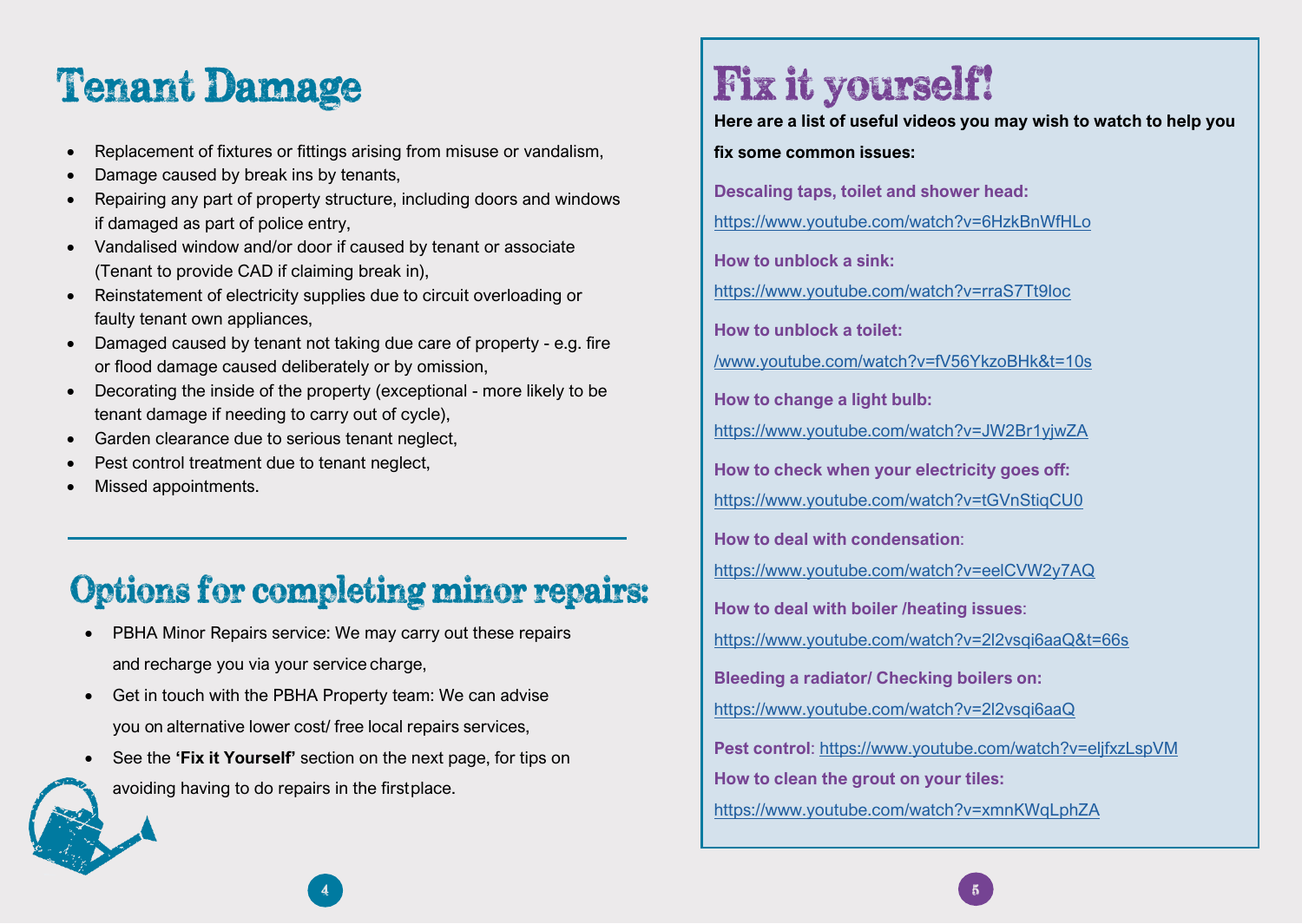### Repairs Responsibility



| <b>Repair</b>                                                                                             | Us | You |
|-----------------------------------------------------------------------------------------------------------|----|-----|
| Bathroom fixtures and fittings (including<br>baths, basins, showers and toilets that we<br>have provided) |    |     |
| <b>Baths</b>                                                                                              |    |     |
| <b>Bins</b> (only for your home)                                                                          |    |     |
| <b>Bins</b> (shared bins and rubbish chutes)                                                              |    |     |
| Blocked sinks, basins, baths and toilets                                                                  |    |     |
| Boundary walls, fences and gates                                                                          |    |     |
| <b>Ceilings</b>                                                                                           |    |     |
| Chains and plugs (on baths, basins and<br>sinks)                                                          |    |     |
| <b>Chimneys</b> (except sweeping)                                                                         |    |     |
| <b>Shared areas</b>                                                                                       |    |     |
| Curtain rails, curtains and blinds                                                                        |    |     |
| Damp (We will need to inspect your<br>property to find the cause of the damp)                             |    |     |
| <b>Kitchens</b>                                                                                           |    |     |



| <b>Repair</b>                                        | <b>Us</b> | You |
|------------------------------------------------------|-----------|-----|
| ight Bulbs (except in shared areas)                  |           |     |
| ight fittings                                        |           |     |
| Plastering                                           |           |     |
| <b>Plumbing repairs and leaks</b>                    |           |     |
| Radiators (except for letting out<br>air/bleeding)   |           |     |
| Relighting gas boiler pilot light                    |           |     |
| <b>Roofs</b>                                         |           |     |
| <b>Sheds</b>                                         |           |     |
| Shelves, hooks and rails                             |           |     |
| Showers (except for shower hoses &<br>descaling)     |           |     |
| Smoke alarms                                         |           |     |
| Stairs and bannisters                                |           |     |
| <b>Norktops</b> (except if damaged by burn<br>narks) |           |     |
| <b>Nindow frames</b>                                 |           |     |

 $\begin{bmatrix} 7 \end{bmatrix}$